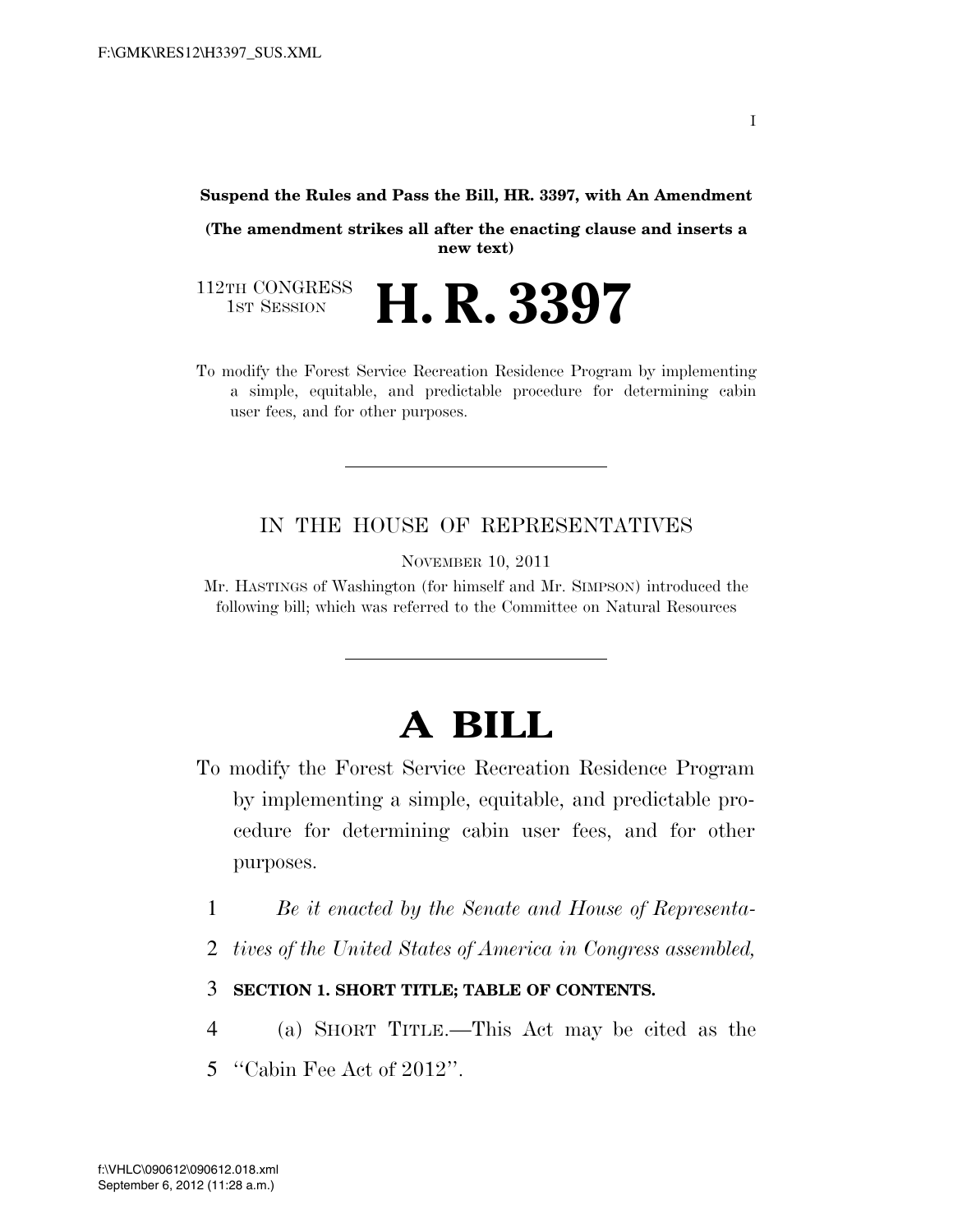### (b) TABLE OF CONTENTS.—The table of contents of

- this Act is as follows:
	- Sec. 1. Short title; table of contents.
	- Sec. 2. Definitions.
	- Sec. 3. Cabin user fees.
	- Sec. 4. Payment of cabin transfer fees.
	- Sec. 5. Right of appeal and judicial review.
	- Sec. 6. Effect.
	- Sec. 7. Regulations.

#### **SEC. 2. DEFINITIONS.**

In this Act:

|        | (1) AUTHORIZATION; AUTHORIZE.—The terms              |
|--------|------------------------------------------------------|
| 6      | "authorization" and "authorize" mean the issuance    |
| $\tau$ | of a special use permit for the use and occupancy of |
| 8      | National Forest System land by a cabin owner under   |
| 9      | the Recreation Residence Program.                    |

- (2) CABIN.—The term ''cabin'' means a pri- vately built and owned recreation residence and re- lated improvements on National Forest System land that—
- (A) is authorized for private use and occu-pancy; and
- (B) may be sold or transferred between private parties.

 (3) CABIN OWNER.—The term ''cabin owner'' means—

 (A) a person authorized by the Secretary 21 to use and to occupy a cabin; and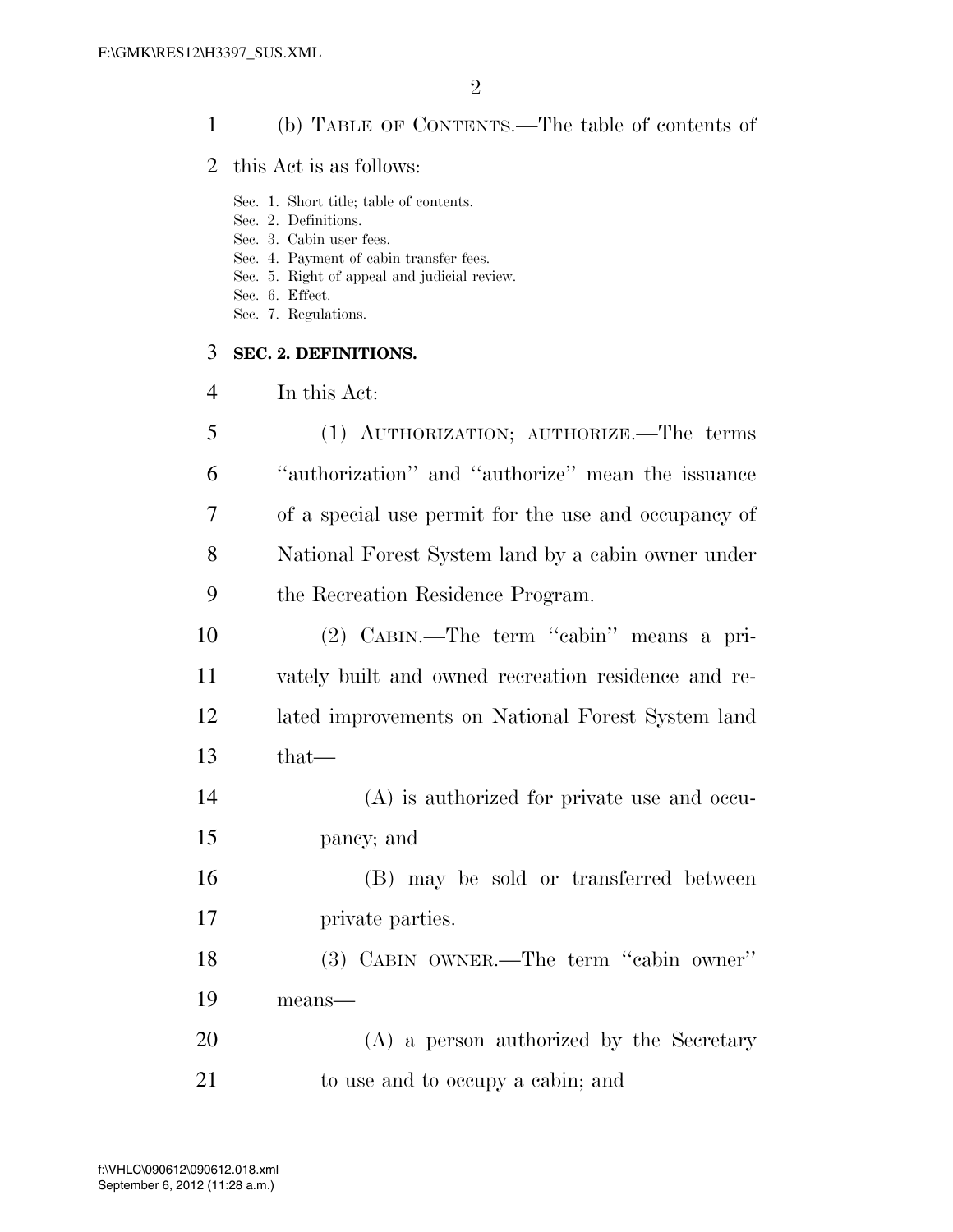|   | (B) a trust, heir, or assign of a person de-          |
|---|-------------------------------------------------------|
| 2 | scribed in subparagraph $(A)$ .                       |
| 3 | (4) CABIN TRANSFER FEE.—The term "cabin               |
| 4 | transfer fee" means a fee that is paid to the United  |
| 5 | States on the transfer of a cabin between private     |
| 6 | parties for money or other consideration that results |
|   | in the issuance of a new permit.                      |
|   |                                                       |

 (5) CABIN USER FEE.—The term ''cabin user fee'' means an annual fee paid to the United States by a cabin owner in accordance with an authoriza-tion for the use and occupancy of a cabin.

 (6) CURRENT APPRAISAL CYCLE.—The term ''current appraisal cycle'' means the completion of Forest Service review and acceptance of—

- (A) initial typical lot appraisals; and
- (B) second appraisals, if ordered by cabin owners and approved by the Forest Service.

 (7) CURRENT CABIN USER FEE.—The term ''current cabin user fee'' means the most recent cabin user fee, as adjusted under section 3(c).

 (8) LOT.—The term ''lot'' means a parcel of National Forest System land on which a person is authorized to build, use, occupy, and maintain a cabin.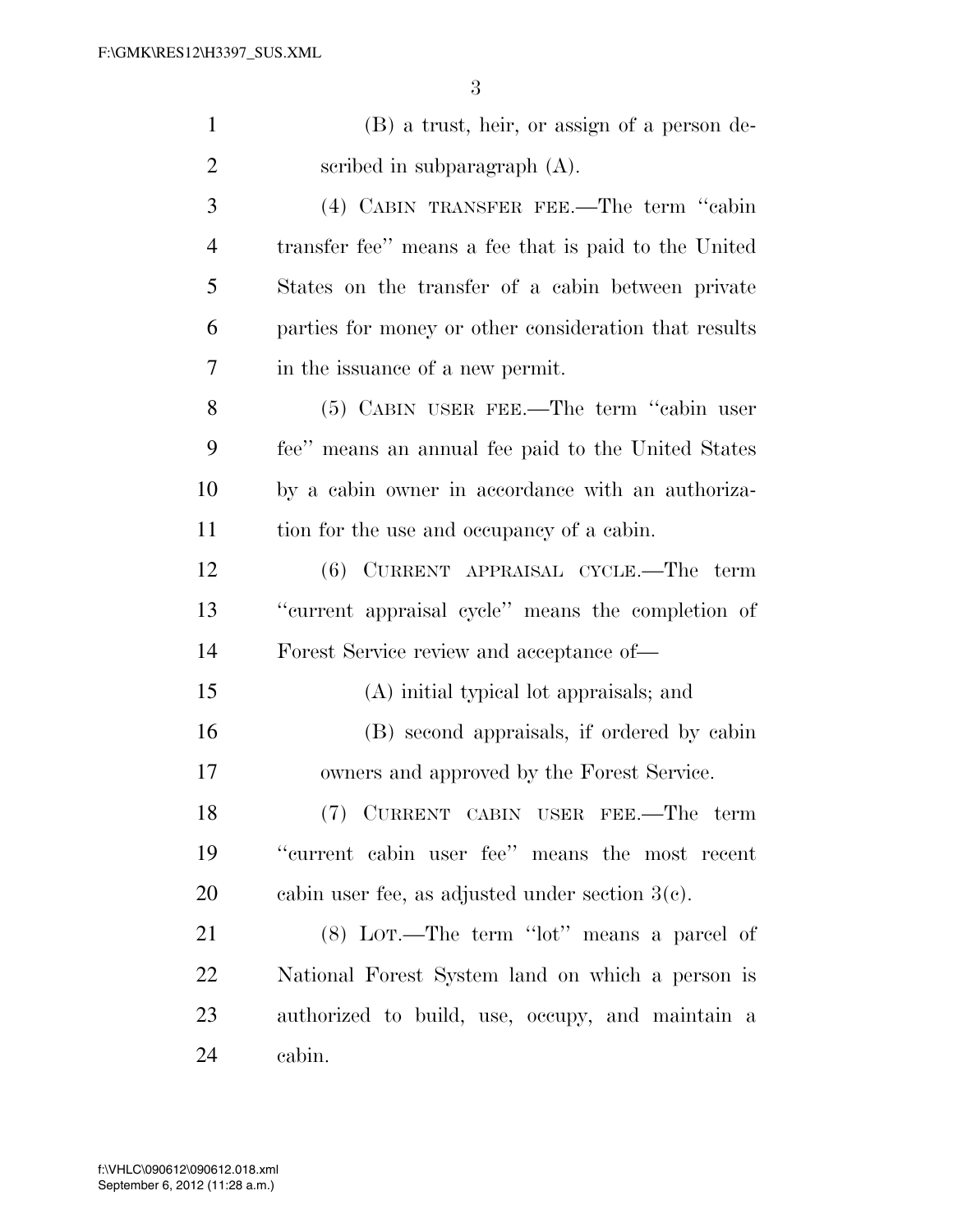(9) NATIONAL FOREST SYSTEM.—The term ''National Forest System'' has the meaning given that term in section 11 of the Forest and Rangeland Renewable Resources Planning Act of 1974 (16 U.S.C. 1609). (10) RECREATION RESIDENCE PROGRAM.—The term ''Recreation Residence Program'' means the Recreation Residence Program established under the last paragraph under the heading ''FOREST SERV- ICE'' in the Act of March 4, 1915 (16 U.S.C. 497). (11) SECRETARY.—The term ''Secretary'' means the Secretary of Agriculture, acting through the Chief of the Forest Service. (12) TYPICAL LOT.—The term ''typical lot'' means a cabin lot, or group of cabin lots, in a tract that is selected for use in an appraisal as being rep- resentative of, and that has similar value character- istics as, other lots or groups of lots within the tract. **SEC. 3. CABIN USER FEES.**  (a) PAYMENT OF CABIN USER FEES.—Cabin owners shall pay an annual cabin user fee established by the Sec-retary in accordance with this section.

23 (b) INITIAL CABIN USER FEES.—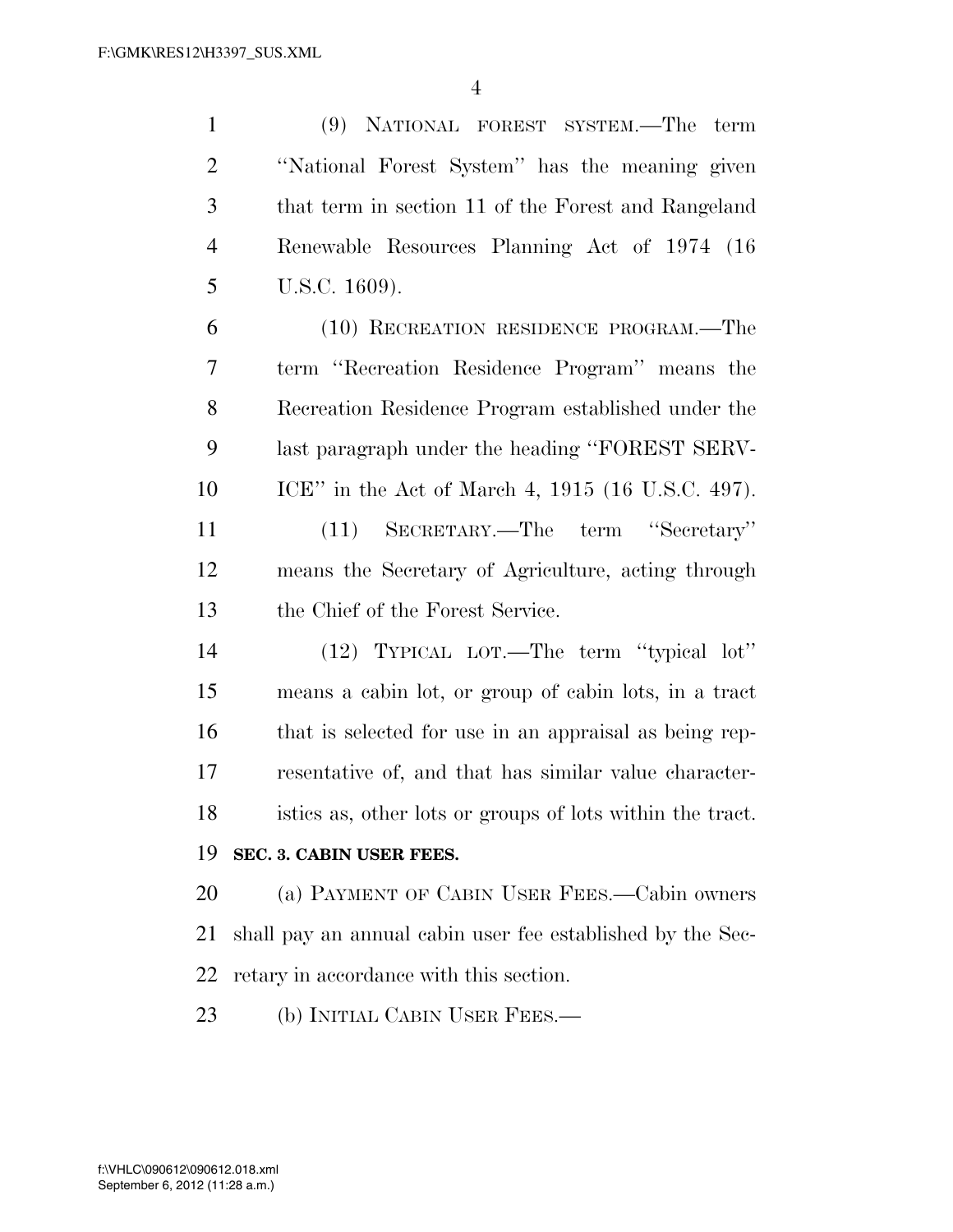| $\mathbf{1}$   | (1) ESTABLISHMENT.—The Secretary shall es-              |
|----------------|---------------------------------------------------------|
| $\overline{2}$ | tablish initial cabin user fees in accordance with this |
| 3              | subsection.                                             |
| $\overline{4}$ | $(2)$ ASSIGNMENT TO VALUE TIERS. - On com-              |
| 5              | pletion of the current appraisal cycle, as required by  |
| 6              | paragraph (4), the Secretary shall assign each per-     |
| 7              | mitted lot on National Forest System land to 1 of       |
| 8              | 10 tiers based on the following considerations:         |
| 9              | (A) Before assigning the lots to tiers, all             |
| 10             | appraised lot values shall be adjusted, or nor-         |
| 11             | malized, for price changes occurring after the          |
| 12             | appraisal, in accordance with the National As-          |
| 13             | sociation of Homebuilders/Wells Fargo Housing           |
| 14             | Opportunity Index.                                      |
| 15             | (B) Second appraisal values shall super-                |
| 16             | sede initial lot appraisal values for the normal-       |
| 17             | ization and ranking process under subpara-              |
| 18             | graph (A).                                              |
| 19             | (C) The tiers shall be established, on a na-            |
| 20             | tional basis, according to relative lot value, with     |
| 21             | lots having the lowest adjusted appraised value         |
| 22             | assigned to tier 1 and lots having the highest          |
| 23             | adjusted appraised value assigned to tier 10.           |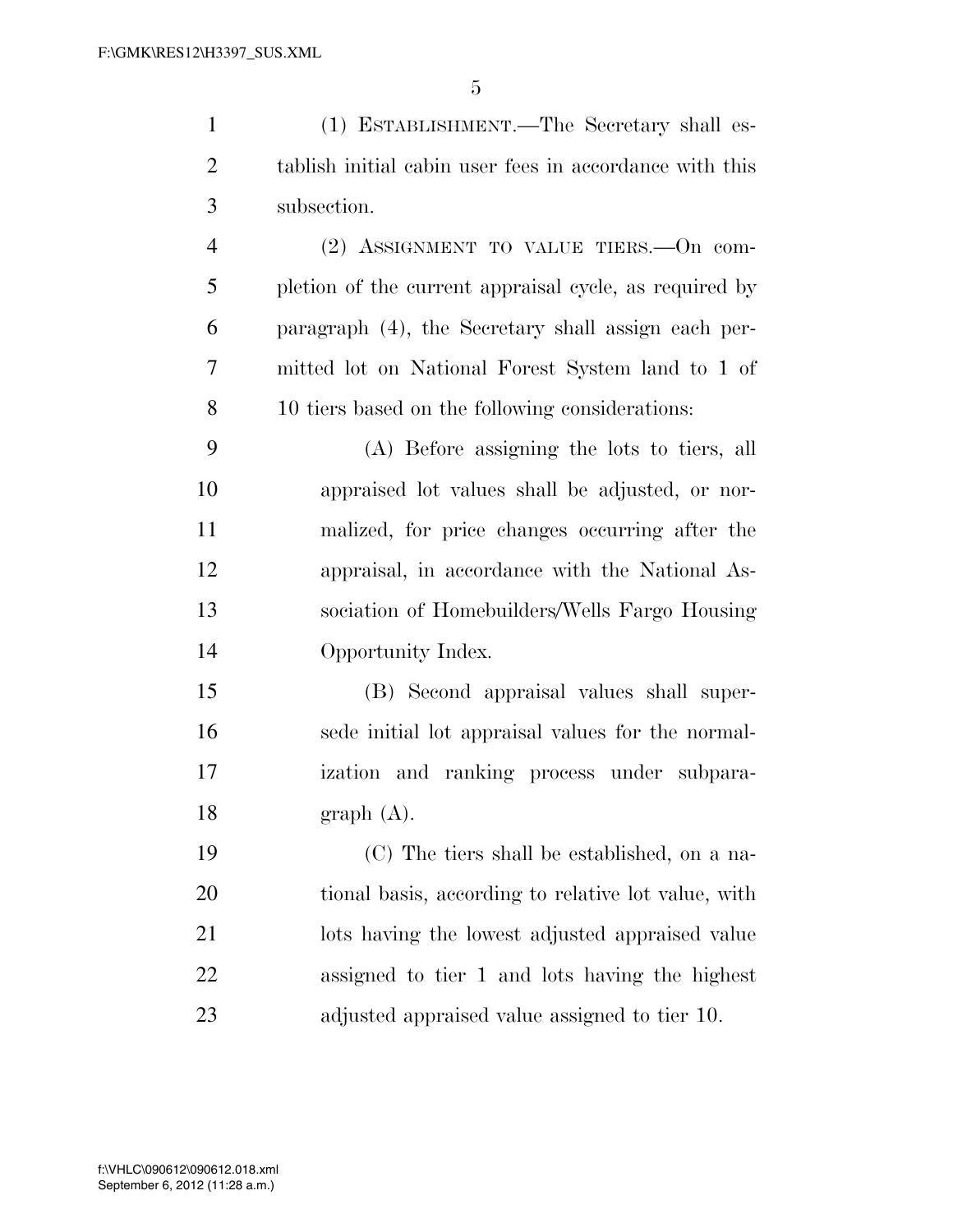| $\mathbf{1}$   | (D) The number of lots (by percentage) as-            |
|----------------|-------------------------------------------------------|
| $\overline{2}$ | signed to each tier is contained in the table set     |
| 3              | forth in paragraph $(3)$ .                            |
| $\overline{4}$ | (E) Data from incomplete appraisals may               |
| 5              | not be used to establish the fee tiers under this     |
| 6              | subsection.                                           |
| 7              | (F) Until assigned to a tier under this sub-          |
| 8              | section, the Secretary shall assess (and may ad-      |
| 9              | just annually subject to clause (ii) an interim       |
| 10             | fee for permitted cabin lots (including lots with     |
| 11             | incomplete appraisals) in an amount equal to          |
| 12             | the lesser of-                                        |
| 13             | $(i)$ \$5,000; or                                     |
| 14             | (ii) the amount of the current cabin                  |
| 15             | user fee, as determined under the Cabin               |
| 16             | User Fee Fairness Act of 2000 (16 U.S.C.              |
| 17             | 6201 et seq.), which amount the Secretary             |
| 18             | may increase annually by not more than                |
| 19             | 25 percent, except that the increased fee             |
| 20             | shall not exceed the otherwise scheduled              |
| 21             | fee determined under the Cabin User Fee               |
| 22             | Fairness Act of 2000.                                 |
| 23             | (3) AMOUNT OF INITIAL CABIN USER FEES.-               |
| 24             | The initial cabin user fees, based on the assignments |
| 25             | under paragraph $(2)$ , are as follows:               |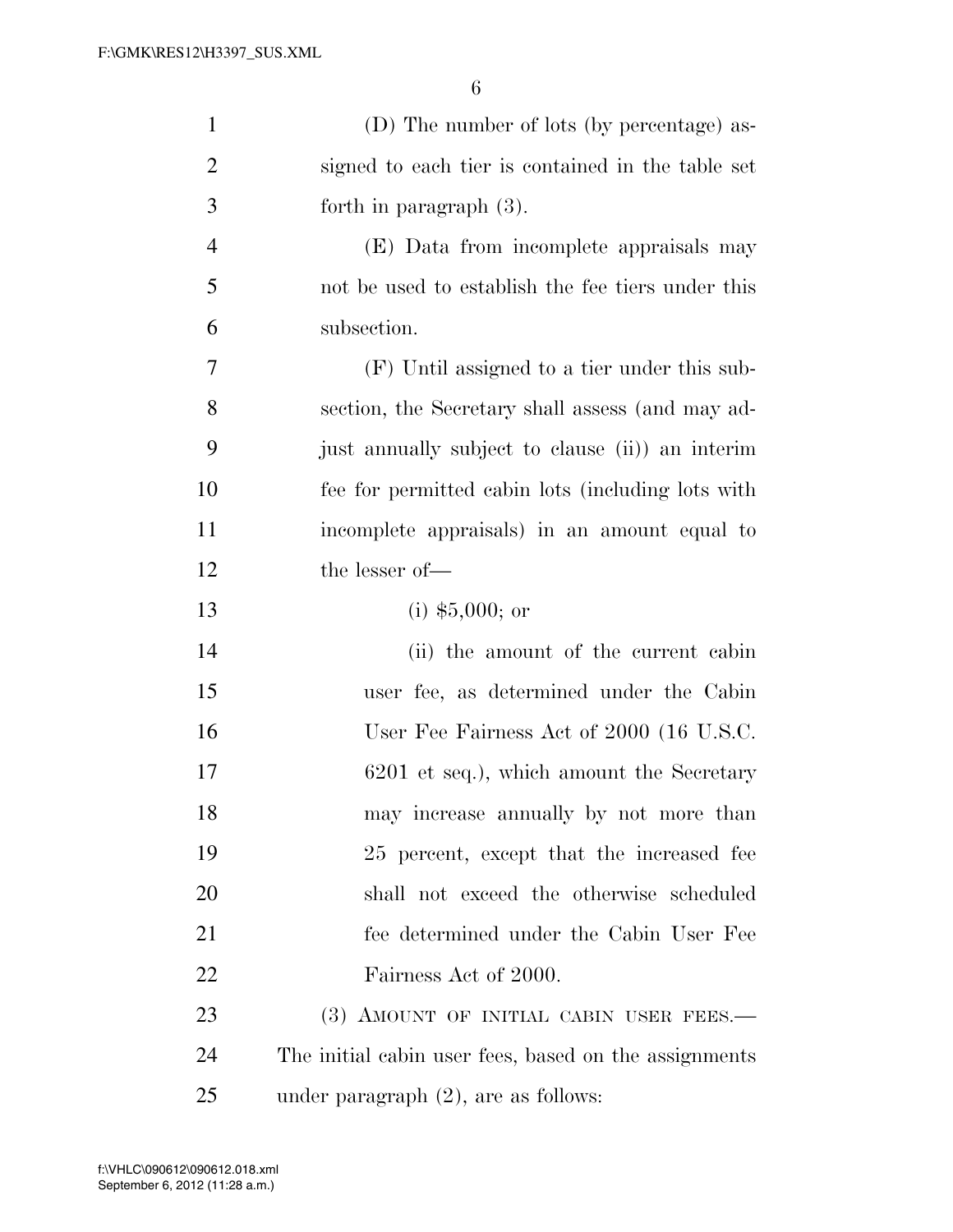| Fee Tier | Approximate Percent of<br>Permits Nationally | Fee Amount |
|----------|----------------------------------------------|------------|
| Tier 1   | 5 percent                                    | \$500      |
| Tier 2   | 12 percent                                   | \$1,000    |
| Tier 3   | 22 percent                                   | \$1,500    |
| Tier 4   | 22 percent                                   | \$2,000    |
| Tier 5   | 10 percent                                   | \$2,500    |
| Tier 6   | 9 percent                                    | \$3,000    |
| Tier 7   | 7 percent                                    | \$3,500    |
| Tier 8   | 5 percent                                    | \$4,000    |
| Tier 9   | 5 percent                                    | \$4,500    |
| Tier 10  | 3 percent                                    | \$5,000    |

 (4) DEADLINE FOR COMPLETION OF CURRENT APPRAISAL CYCLE.—Not later than 3 years after the date of enactment of this Act, the Secretary shall complete the current appraisal cycle.

 (5) EFFECTIVE DATE.—The initial cabin user fees required by this subsection shall take effect be- ginning with the first calendar year beginning after 8 the completion of the current appraisal cycle.

 (c) ANNUAL ADJUSTMENTS OF CABIN USER FEE.— Once initial cabin user fees have been assessed, based on the tier assignments under subsection (b)(2), the Sec- retary shall use changes in the Implicit Price Deflator for the Gross Domestic Product published by the Bureau of Economic Analysis of the Department of Commerce, ap-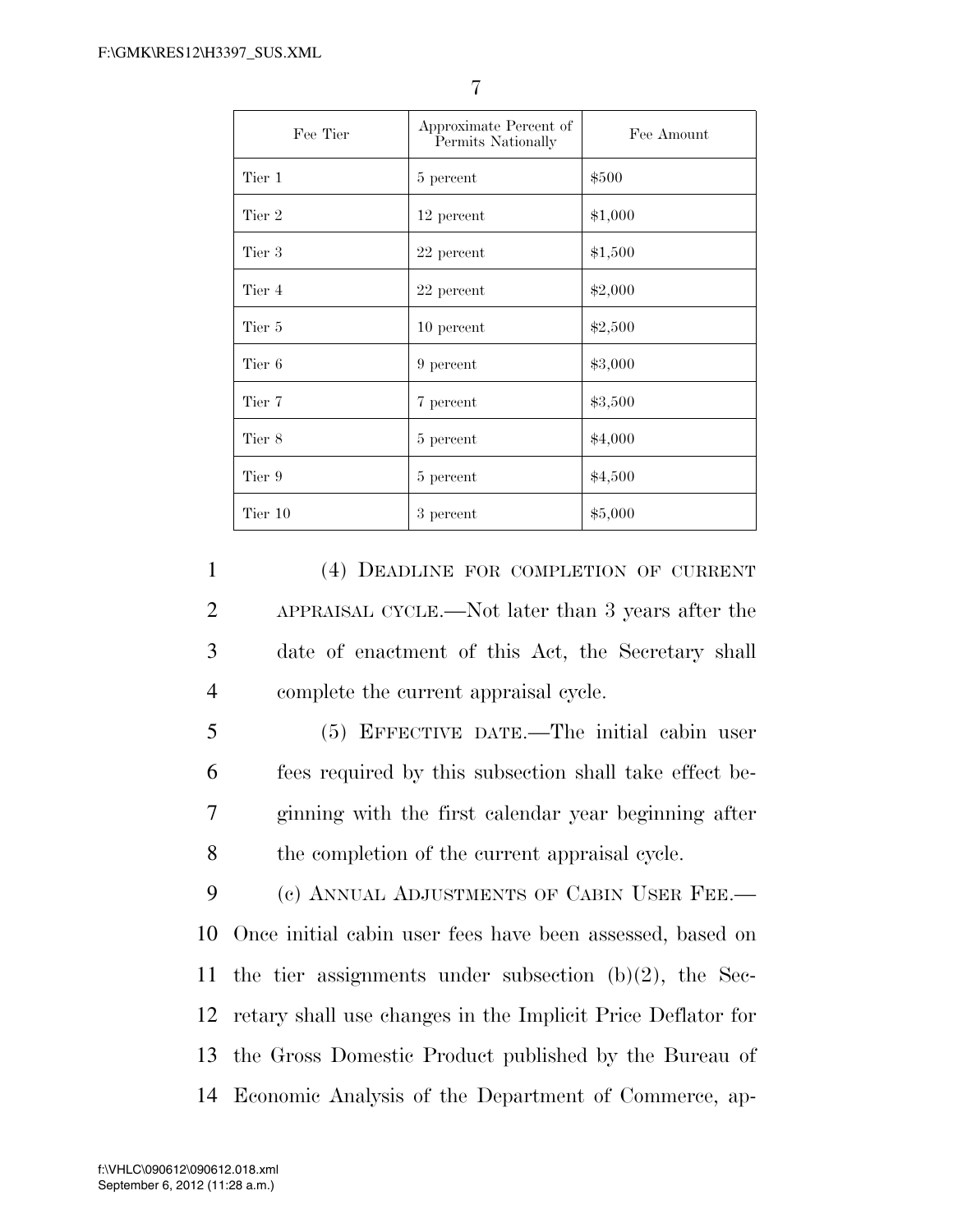| $\mathbf{1}$ | plied on a 5-year rolling average, to assess an annual ad- |
|--------------|------------------------------------------------------------|
| 2            | justment to cabin user fees.                               |
| 3            | (d) EFFECT OF DESTRUCTION, SUBSTANTIAL DAM-                |
| 4            | AGE, OR LOSS OF ACCESS.—                                   |
| 5            | (1) IN GENERAL.—The Secretary shall reduce                 |
| 6            | the cabin user fee to $$100$ per year for a cabin if—      |
| 7            | (A) the cabin is destroyed or suffers sub-                 |
| 8            | stantial damage in an amount that is greater               |
| 9            | than 50 percent of replacement cost of the                 |
| 10           | cabin; or                                                  |
| 11           | (B) access to the cabin is significantly im-               |
| 12           | paired, whether by catastrophic events, natural            |
| 13           | causes, or governmental actions.                           |
| 14           | (2) TERM OF REDUCED FEE.—The reduced fee                   |
| 15           | under paragraph (1) shall be in effect until the later     |
| 16           | $of$ —                                                     |
| 17           | (A) the last day of the year in which the                  |
| 18           | destruction or impairment occurs; or                       |
| 19           | (B) the date on which the cabin may be                     |
| 20           | lawfully reoccupied and normal access has been             |
| 21           | restored.                                                  |
| 22           | SEC. 4. PAYMENT OF CABIN TRANSFER FEES.                    |
| 23           | As a condition of the issuance by the Secretary of         |
| 24           | a new authorization for the use and occupancy of the       |
| 25           | cabin, the cabin owner transferring the cabin shall pay to |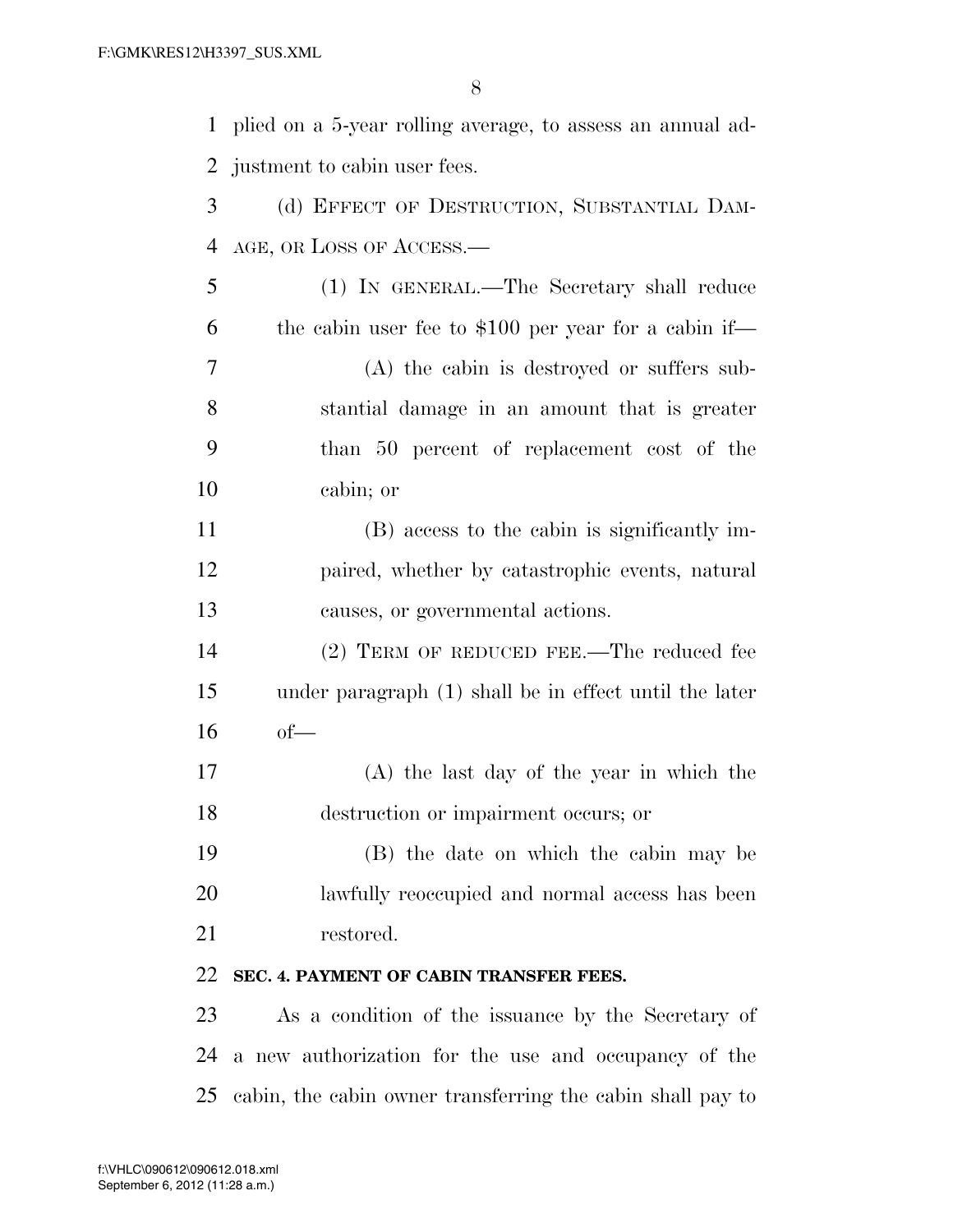the Secretary a cabin transfer fee in the amount of \$1,200.

### **SEC. 5. RIGHT OF APPEAL AND JUDICIAL REVIEW.**

(a) RIGHT OF APPEAL.—

 (1) IN GENERAL.—Notwithstanding any action of a cabin owner to exercise rights in accordance with section 6, the Secretary shall by regulation grant to the cabin owner the right to an administra- tive appeal of the determination of a new cabin user fee, fee tier, or whether or not to reduce a cabin user fee under section 3(d).

 (2) APPLICABLE LAW.—An appeal under para- graph (1) shall be pursuant to the appeal process provided under subpart C of part 251 of title 36, Code of Federal Regulations (or a successor regula-tion).

(b) JUDICIAL REVIEW.—

 (1) IN GENERAL.—A cabin owner that contests a final decision of the Secretary under this Act may bring a civil action in United States district court.

 (2) VENUE.—The venue for an action brought before the United States district court under this subsection shall be in the Federal judicial district in which the cabin is located.